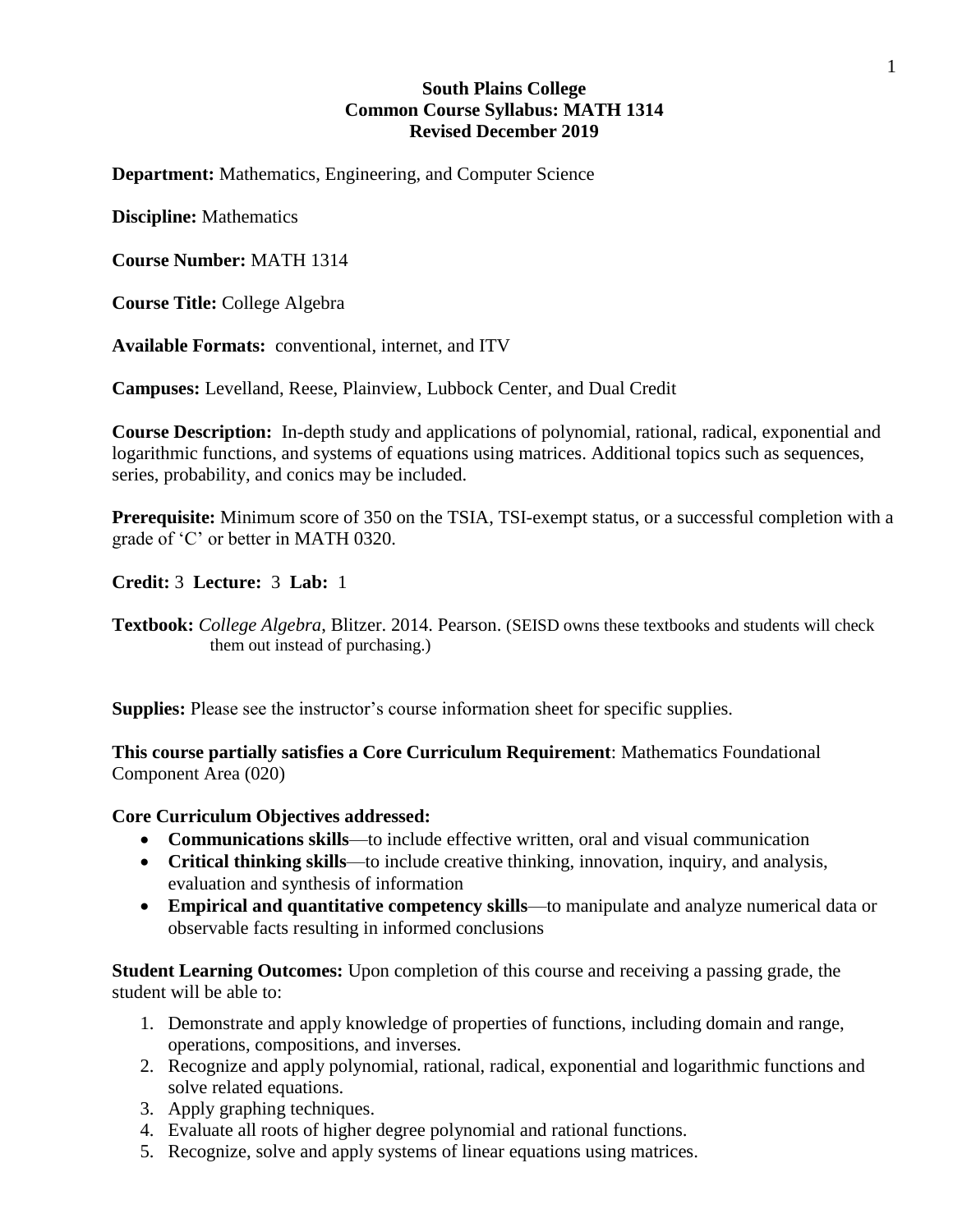**Student Learning Outcomes Assessment:** A pre- and post-test questions will be used to determine the extent of improvement that the students have gained during the semester

**Course Evaluation:** There will be departmental final exam questions given by all instructors.

**Attendance Policy:** Attendance and effort are the most important activities for success in this course. Records of your attendance are maintained throughout the semester. Five (5) absences, *for any reason*, are allotted to the student for the semester. Tardies count as one-half (1/2) of an absence. Tardies will be applied for consistently being late to class, as deemed by the instructor and leaving class early. If this number is exceeded, the instructor has the right to drop you with a grade of F or an X, depending on their discretion.

Plagiarism violations include, but are not limited to, the following:

- 1. Turning in a paper that has been purchased, borrowed, or downloaded from another student, an online term paper site, or a mail order term paper mill;
- 2. Cutting and pasting together information from books, articles, other papers, or online sites without providing proper documentation;
- 3. Using direct quotations (three or more words) from a source without showing them to be direct quotations and citing them; or
- 4. Missing in-text citations.

Cheating violations include, but are not limited to, the following:

- 1. Obtaining an examination by stealing or collusion;
- 2. Discovering the content of an examination before it is given;
- 3. Using an unauthorized source of information (notes, textbook, text messaging, internet, apps) during an examination, quiz, or homework assignment;
- 4. Entering an office or building to obtain an unfair advantage;
- 5. Taking an examination for another;
- 6. Altering grade records;
- 7. Copying another's work during an examination or on a homework assignment;
- 8. Rewriting another student's work in Peer Editing so that the writing is no longer the original student's;
- 9. Taking pictures of a test, test answers, or someone else's paper.

**Student Code of Conduct Policy**: Any successful learning experience requires mutual respect on the part of the student and the instructor. Neither instructor nor student should be subject to others' behavior that is rude, disruptive, intimidating, aggressive, or demeaning**.** Student conduct that disrupts the learning process or is deemed disrespectful or threatening shall not be tolerated and may lead to disciplinary action and/or removal from class.

**Diversity Statement:** In this class, the teacher will establish and support an environment that values and nurtures individual and group differences and encourages engagement and interaction. Understanding and respecting multiple experiences and perspectives will serve to challenge and stimulate all of us to learn about others, about the larger world and about ourselves. By promoting diversity and intellectual exchange, we will not only mirror society as it is, but also model society as it should and can be.

**Disability Statement:** Students with disabilities, including but not limited to physical, psychiatric, or learning disabilities, who wish to request accommodations in this class should notify the Disability Services Office early in the semester so that the appropriate arrangements may be made. In accordance with federal law, a student requesting accommodations must provide acceptable documentation of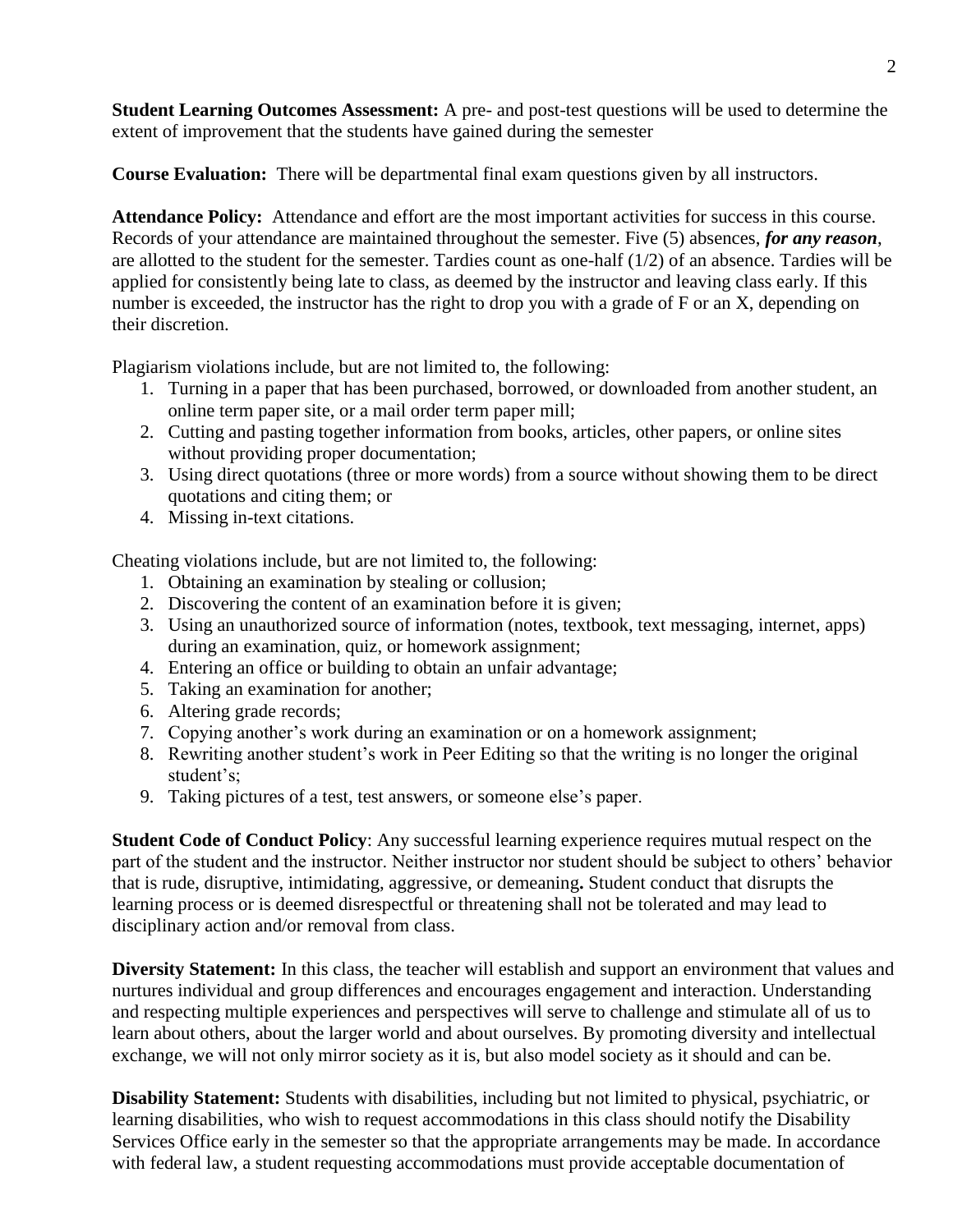his/her disability to the Disability Services Office. For more information, call or visit the Disability Services Office at Levelland (Student Health & Wellness Office) 806-716-2577, Reese Center (Building 8) 806-716-4675, or Plainview Center (Main Office) 806-716-4302 or 806-296-9611.

**Nondiscrimination Policy:** South Plains College does not discriminate on the basis of race, color, national origin, sex, disability or age in its programs and activities. The following person has been designated to handle inquiries regarding the non-discrimination policies: Vice President for Student Affairs, South Plains College, 1401 College Avenue, Box 5, Levelland, TX 79336. Phone number 806- 716-2360.

**Title IX Pregnancy Accommodations Statement:** If you are pregnant, or have given birth within six months, Under Title IX you have a right to reasonable accommodations to help continue your education. To [activate](http://www.southplainscollege.edu/employees/manualshandbooks/facultyhandbook/sec4.php) accommodations you must submit a Title IX pregnancy accommodations request, along with specific medical documentation, to the Director of Health and Wellness. Once approved, notification will be sent to the student and instructors. It is the student's responsibility to work with the instructor to arrange accommodations. Contact the Director of Health and Wellness at 806-716-2362 or [email](http://www.southplainscollege.edu/employees/manualshandbooks/facultyhandbook/sec4.php) [cgilster@southplainscollege.edu](mailto:cgilster@southplainscollege.edu) for assistance.

**Campus Concealed Carry**: Texas Senate Bill - 11 (Government Code 411.2031, et al.) authorizes the carrying of a concealed handgun in South Plains College buildings only by persons who have been issued and are in possession of a Texas License to Carry a Handgun. Qualified law enforcement officers or those who are otherwise authorized to carry a concealed handgun in the State of Texas are also permitted to do so. Pursuant to Penal Code (PC) 46.035 and South Plains College policy, license holders may not carry a concealed handgun in restricted locations. For a list of locations and Frequently Asked Questions, please refer to the Campus Carry page

at: <http://www.southplainscollege.edu/campuscarry.php>

Pursuant to PC 46.035, the open carrying of handguns is prohibited on all South Plains College campuses. Report violations to the College Police Department at 806-716-2396 or 9-1-1.

**SPC Bookstore Price Match Guarantee Policy:** If you find a lower price on a textbook, the South Plains College bookstore will match that price. The difference will be given to the student on a bookstore gift certificate! The gift certificate can be spent on anything in the store.

If students have already purchased textbooks and then find a better price later, the South Plains College bookstore will price match through the first week of the semester. The student must have a copy of the receipt and the book has to be in stock at the competition at the time of the price match.

The South Plains College bookstore will happily price match BN.com & books on Amazon noted as *ships from and sold by Amazon.com*. Online marketplaces such as *Other Sellers* on Amazon, Amazon's Warehouse Deals, *fulfilled by* Amazon, BN.com Marketplace, and peer-to-peer pricing are not eligible. They will price match the exact textbook, in the same edition and format, including all accompanying materials, like workbooks and CDs.

A textbook is only eligible for price match if it is in stock on a competitor's website at time of the price match request. Additional membership discounts and offers cannot be applied to the student's refund.

Price matching is only available on in-store purchases. Digital books, access codes sold via publisher sites, rentals and special orders are not eligible. Only one price match per title per customer is allowed.

Note: The instructor reserves the right to modify the course syllabus and policies, as well as notify students of any changes, at any point during the semester.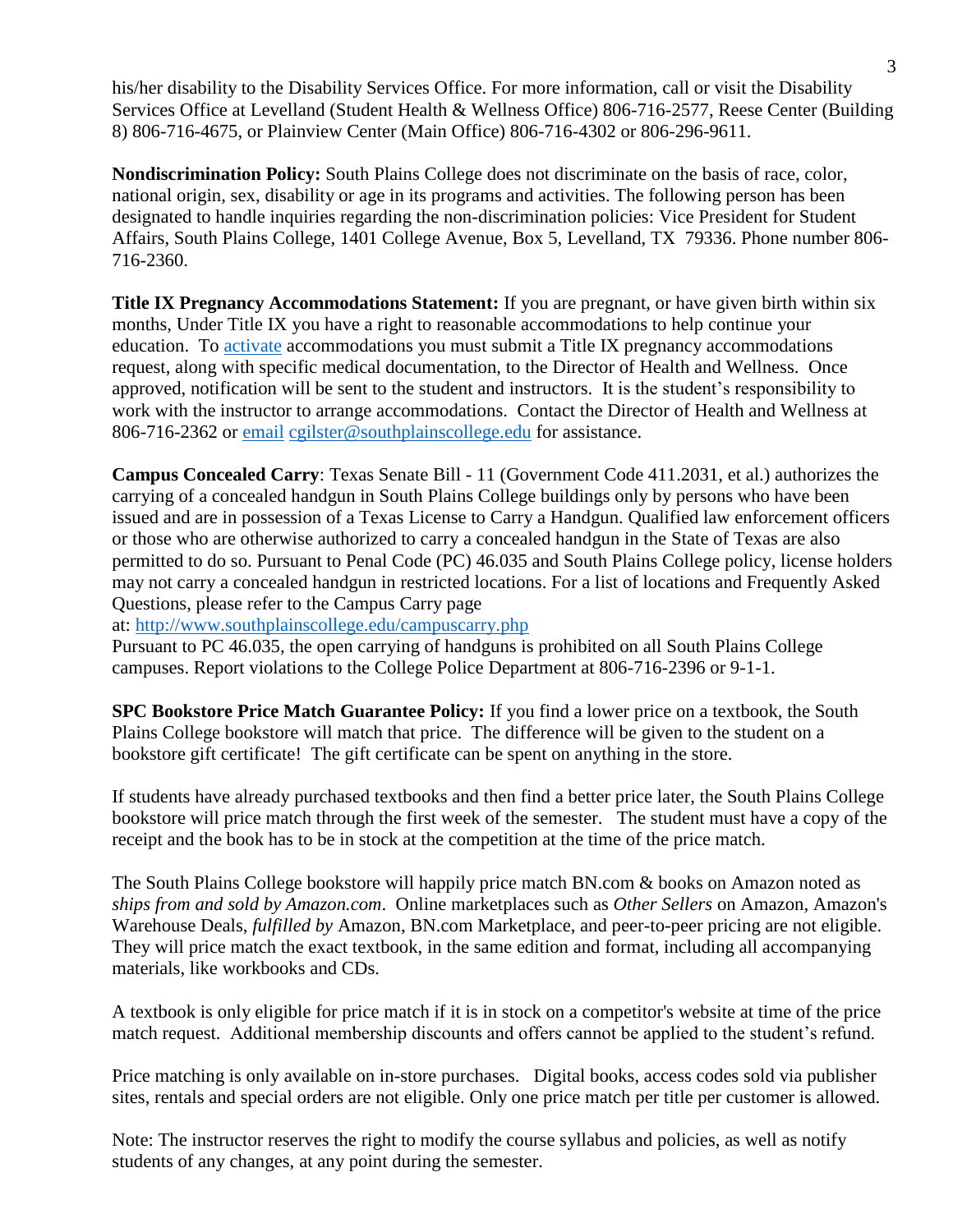**Course Evaluation:** In accordance with the Springlake-Earth ISD grading policy, there will be at least two tests each six weeks. Homework will be assigned frequently. Specific assignments are listed at the end of this syllabus.

- Tests: 70% of the six weeks grade
- Daily work (homework, quizzes, notebook): 30% of the six weeks grade
- Semester exams (no exemptions): 20% of the semester grade

## **Dual Credit Grading Scale:**

**A** 90 – 100 **B**  $80 - 89$  $C$  70 – 79 **D**  $60 - 69$ **F** 59 or below

Exceptions:

0 or 1 absence in the second semester, as defined by the SEISD attendance policy

**A** 88 – 100 **B** 78 – 87  $C$  68 – 77 **D**  $60 - 67$ **F** 59 or below

2 or 3 absences in the second semester, as defined by the SEISD attendance policy

**A** 89 – 100 **B** 79 – 88  $C$  69 – 78 **D**  $60 - 68$ **F** 59 or below

**Supplies:** notebook, notebook paper, pens, pencils, highlighters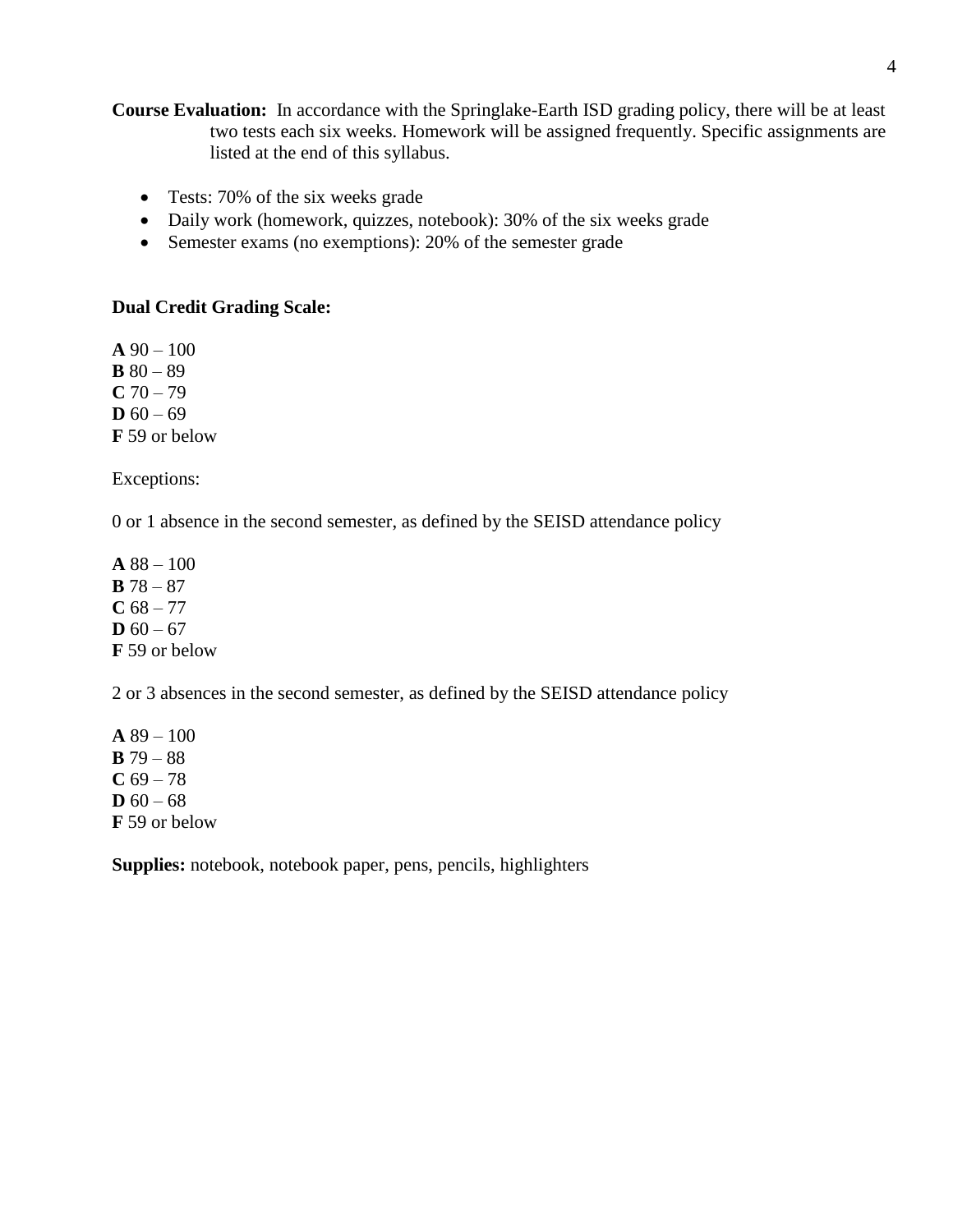| <b>Section</b> | Pages   | Assignment                                                        |
|----------------|---------|-------------------------------------------------------------------|
| P.1            | 16      | Concept & Vocab. Check #1 - 19                                    |
|                | 17      | Exercises 5 - 125 mult. of 5                                      |
| P.2            | 32      | Concept & Vocab. Check #1 - 10                                    |
|                | 33      | Exercises 5 - 110 mult. of 5                                      |
| P.3            | 48      | Concept & Vocab. Check #1 - 14                                    |
|                | 48      | Exercises 5 - 115 mult. of 5 (#115 is to be done collaboratively) |
| P.4            | 60      | Concept & Vocab. Check #1 - 14                                    |
|                | 61      | Exercises 5 - 90 mult. of 5, 91, 92                               |
| P.5            | 74      | Concept & Vocab. Check #1 - 8                                     |
|                | 74      | Exercises 5 - 110 mult. of 5                                      |
| P.6            | 85-86   | Concept & Vocab. Check #1 - 10                                    |
|                | 86      | Exercises 3 - 81 mult. of 3                                       |
|                |         |                                                                   |
| 1.1            | 101-102 | Concept & Vocab. Check #1 - 8                                     |
|                | 102     | Exercises 3 - 27 mult. of 3, 41 - 50, 55 - 60, 79 - 86            |
| 1.2            | 117-118 | Concept & Vocab. Check #1 - 11                                    |
|                | 118     | Exercises 3 - 48 mult. of 3                                       |
| 1.3            | 132     | Concept & Vocab. Check #1 - 7                                     |
|                | 132     | Exercises 2, 7, 9, 25, 43 - 46, 50, 55, 60, 63, 66, 69, 72, 74    |
| 1.4            | 142     | Concept & Vocab. Check #1 - 8                                     |
|                | 142     | Exercises 3 - 48 mult. of 3, 55, 56, 57                           |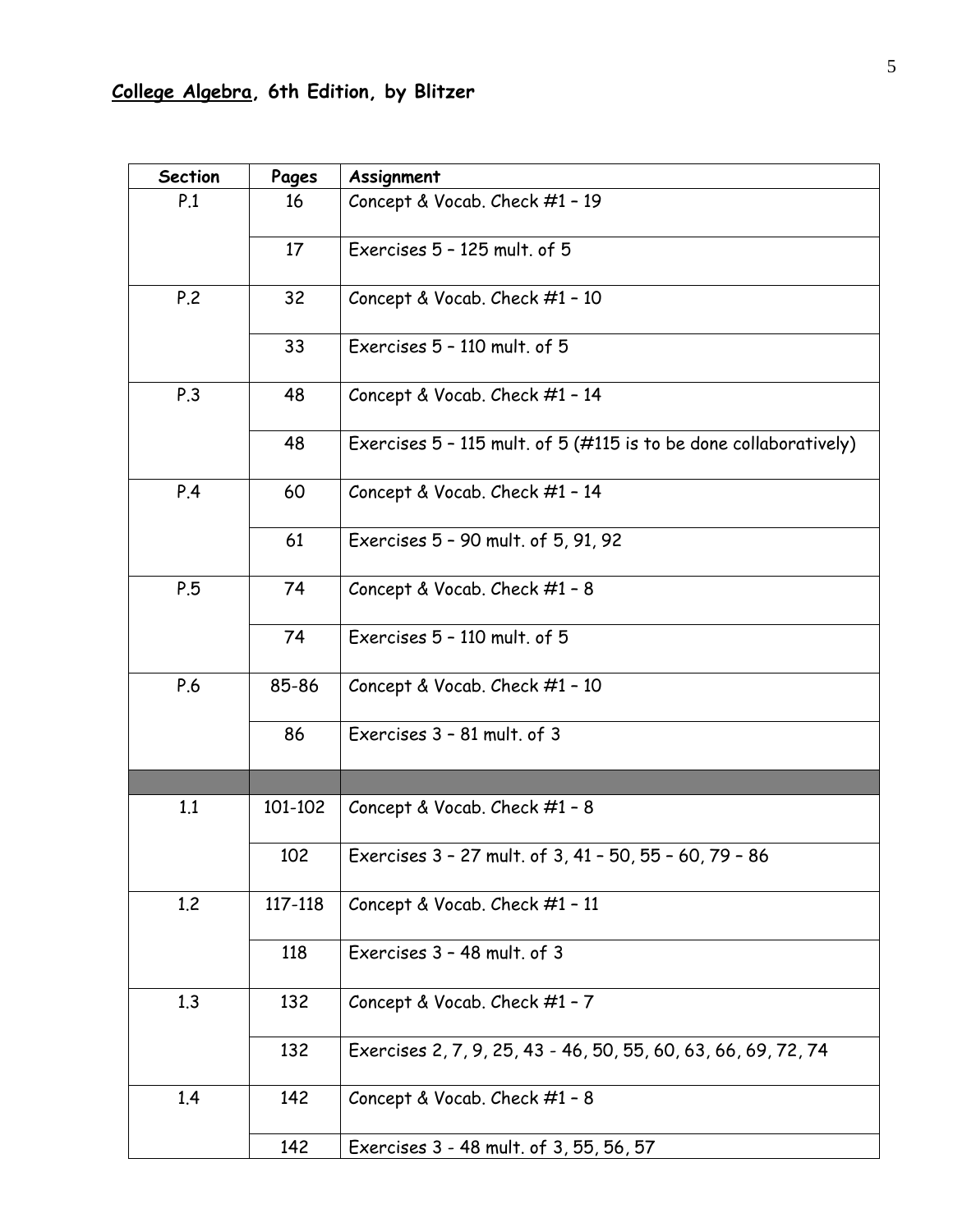| 1.5 | 160 | Concept & Vocab. Check #1 - 22                                 |
|-----|-----|----------------------------------------------------------------|
|     | 160 | Exercises 3 - 33 mult. of 3, 48, 51, 54, 59, 64, 66 - 74 even  |
| 1.6 | 178 | Concept & Vocab. Check #1 - 11                                 |
|     | 178 | Exercises 12 - 27 mult. of 3, 42, 43, 65, 66, 73               |
| 1.7 | 195 | Concept & Vocab. Check #1 - 13                                 |
|     | 195 | Exercises 27 - 48 mult. of 3, 63 - 84, mult. of 3              |
|     |     |                                                                |
| 2.1 | 223 | Concept & Vocab. Check #1 - 12                                 |
|     | 224 | Exercises 27 - 36 mult. of 3, 56 - 90 even                     |
| 2.2 | 237 | Concept & Vocab. Check #1 - 9                                  |
|     | 238 | Exercises 18 - 27 mult. of 3, 33 - 42, mult. of 3, 83 - 90 all |
| 2.3 | 254 | Concept & Vocab. Check #1 - 12                                 |
|     | 255 | Exercises 3 - 48 mult. of 3, 50, 52, 56, 58, 61, 62, 67, 68    |
| 2.4 | 266 | Concept & Vocab. Check #1 - 6                                  |
|     | 266 | Exercises 6 - 18 even                                          |
| 2.5 | 282 | Concept & Vocab. Check $#1 - 7$                                |
|     | 252 | Exercises 18 - 30 mult. of 3, 54 - 114 mult. of 3              |
| 2.6 | 297 | Concept & Vocab. Check #1 - 16                                 |
|     | 297 | Exercises 2 - 30 even, 32, 52                                  |
| 2.7 | 308 | Concept & Vocab. Check #1 - 4                                  |
|     | 309 | Exercises 12, 16, 26, 28, 29 - 38 all                          |
| 2.8 | 318 | Concept & Vocab. Check #1 - 6                                  |
|     | 319 | Exercises 2, 4, 8, 20, 22, 24, 33, 36, 38, 42, 46, 50, 58      |
|     |     |                                                                |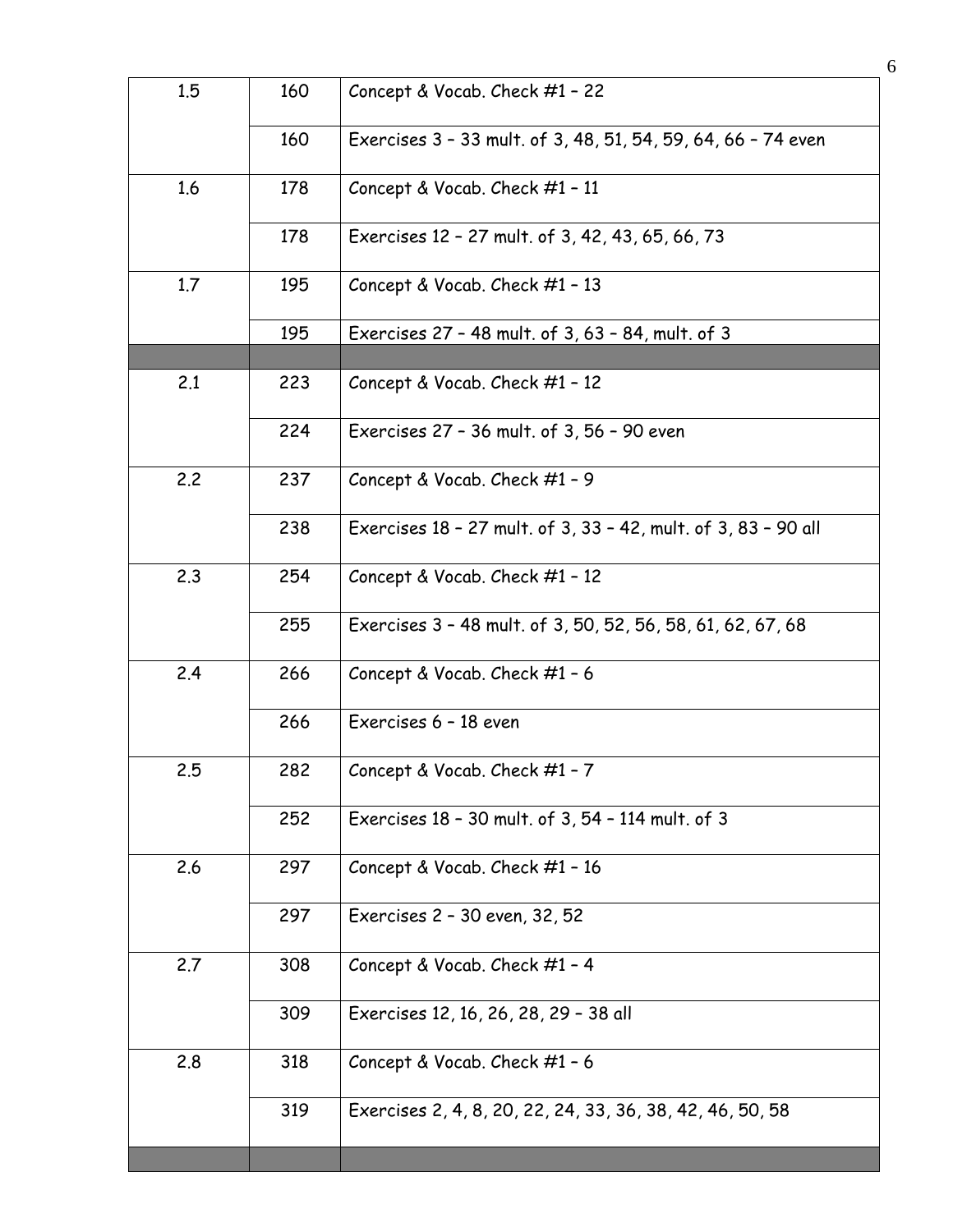| 3.1 | 342-343 | Concept & Vocab. Check #1 - 7                                       |
|-----|---------|---------------------------------------------------------------------|
| 3.1 | 343     | Exercises 17, 20, 27, 30, 33, 36, 57, 58                            |
| 3.2 | 360     | Concept & Vocab. Check #1 - 13                                      |
|     | 360     | Exercises 27 - 63 mult. of 3                                        |
| 3.3 | 373     | Concept & Vocab. Check #1 - 11                                      |
|     | 373     | Exercises 18 - 39 mult. of 3                                        |
| 3.4 | 386     | Concept & Vocab. Check #1 - 10                                      |
|     | 386     | Exercises 9 - 24 mult. of 3                                         |
| 3.5 | 405-406 | Concept & Vocab. Check #1 - 9                                       |
|     | 406     | Exercises 21 - 36 mult. of 3, 49, 52, 56, 59, 64, 71                |
| 3.7 | 430     | Concept & Vocab. Check #1 - 7                                       |
|     | 430     | Exercises 3 - 33 mult. of 3                                         |
|     |         |                                                                     |
|     |         |                                                                     |
| 4.1 | 451     | Concept & Vocab. Check #1 - 5                                       |
|     | 451     | Exercises 1 - 9 odd, 12, 54, 56                                     |
| 4.2 | 465     | Concept & Vocab. Check #1 - 15                                      |
|     | 465     | Exercises 2 - 20 even, 33 - 42 mult. of 3                           |
| 4.3 | 476     | Concept & Vocab. Check #1 - 4                                       |
|     | 477     | Exercises 3, 8, 15, 20, 22, 24, 28, 32, 34, 36, 44 - 64 even, 72 -  |
| 4.4 | 489     | 82 even<br>Concept & Vocab. Check #1 - 11                           |
|     | 489     | Exercises 3 - 42 mult. of 3, 51, 54, 57, 65, 68, 72, 73, 76, 81, 90 |
|     |         |                                                                     |
| 5.1 | 526-527 | Concept & Vocab. Check #1 - 9                                       |

7